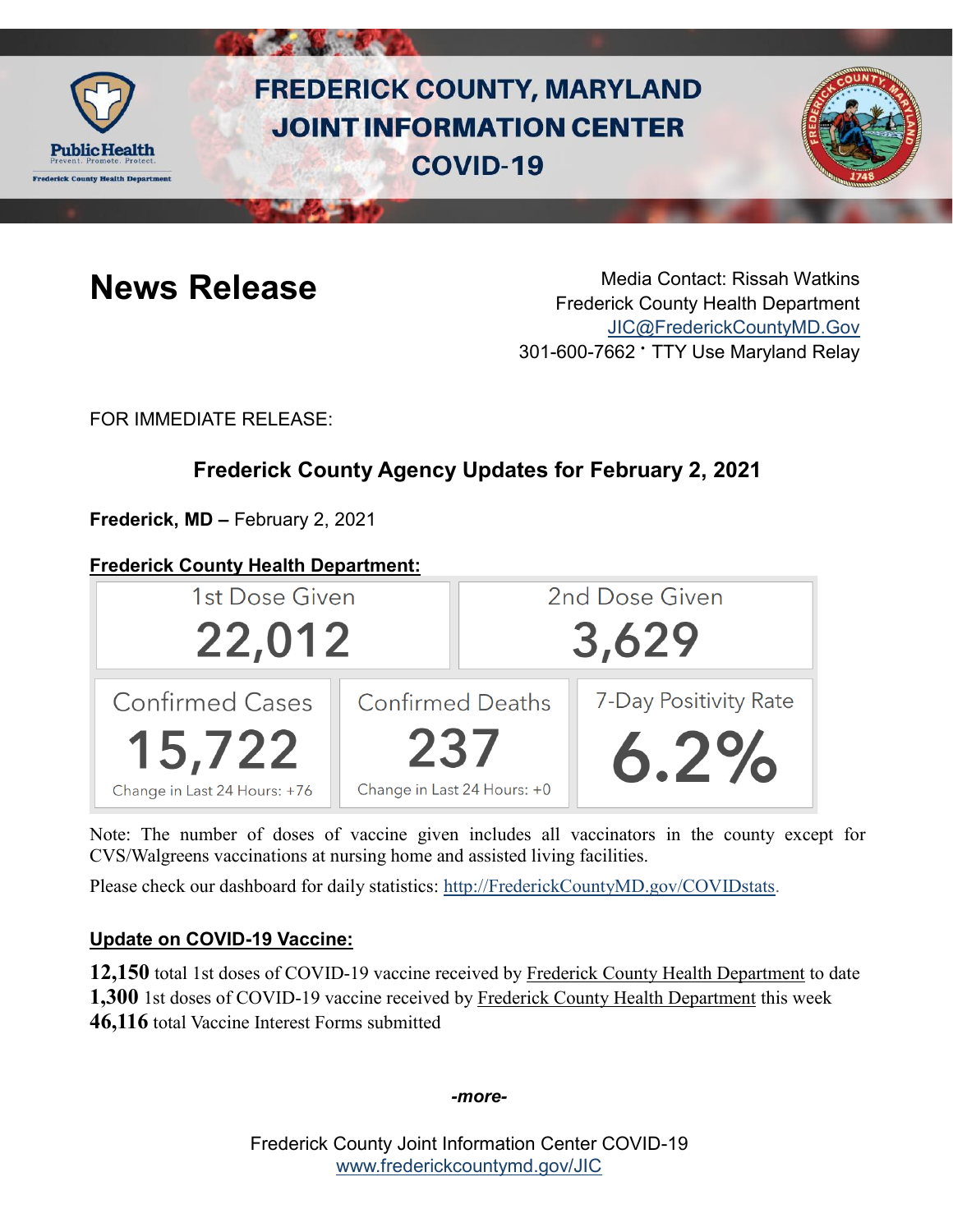

#### **Page 2/JIC**

*Currently eligible:* People in groups 1A, 1B, and 1C are currently eligible, but there is not enough vaccine for everyone who is eligible. Once your group is eligible, it continues to stay eligible.

*Currently vaccinating:* Frederick County is currently vaccinating people in group 1A and those who are 75 years and older who live or work in Frederick County. At least 100 educators will be vaccinated each week in a randomized selection.

#### *Current Process - Pre-Registering System*

Anyone who lives or works in Frederick County who is interested in getting COVID-19 vaccine should complete the Vaccine Interest Form in the blue box on our [Vaccine webpage.](https://health.frederickcountymd.gov/629/COVID-19-Vaccine)

#### **Completing this form does NOT make an appointment for you to get the vaccine.**

- $\circ$  We will contact people who have registered on this form by priority group as we receive more vaccine.
- o You will be contacted by the email you provide in the form. When you are contacted, you will need to register for your appointment online.
- o **You only need to complete the form once.**
- o It may be several days, weeks, or longer until you are contacted since it depends on vaccine availability.
- o If you receive an email with a link to a clinic, please *do not share that link*. Sharing or posting clinic links takes appointments away from people who are in higher priority groups and is not fair for others. Please be considerate of our community.

#### *Frequently Asked Questions*

- I received an email to register for an appointment and when I completed all the screens, all the appointments were already full. What happened?
	- o Due to the last minute scheduling and concern that not enough people would sign up, the scheduler sent the invitation to all persons who were pre-registered in the education group. For future clinics, the invitations will be sent to a randomly selected number of persons who pre-registered, a number that more closely matches the available appointments. You will need to complete the registration again. Tip: pay attention to which fields are require. Scanning your insurance cards is not required.
- I'm immunocompromised. Should I be in 1C?
	- o Severely immunocompromised individuals who are receiving treatment in a hospital will be eligible for vaccines in Phase 1C if they have a medical condition putting them at higher risk for developing complications of COVID-19: The conditions include cancer, end-stage renal disease requiring hemodialysis, chronic obstructive pulmonary disease, solid organ transplant, sickle cell disease, diabetes (type 1 or type 2). These individuals will receive the vaccine in the hospital. If you are not receiving treatment in a hospital, you are in priority group 2 according to the state plan.

#### *-more-*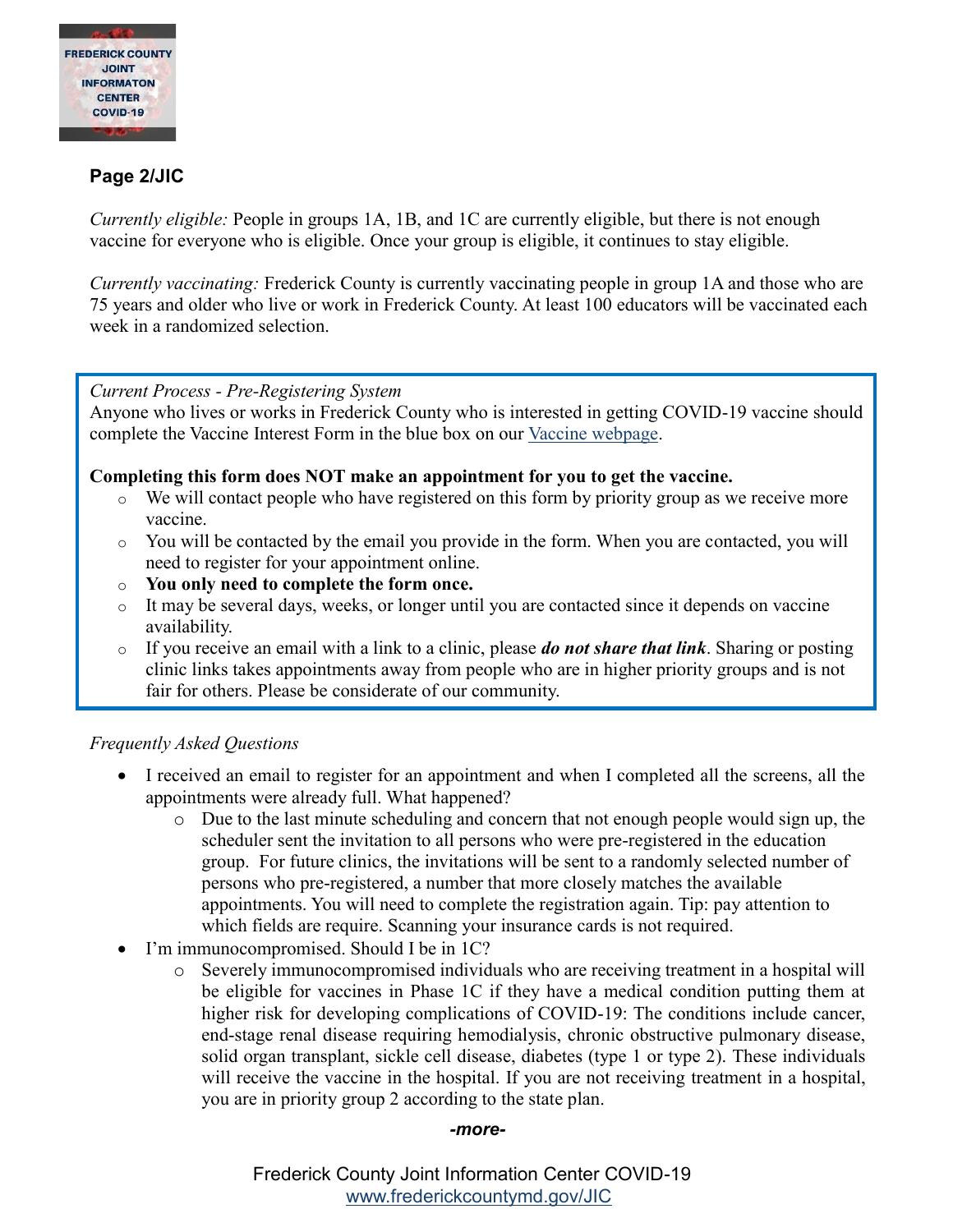

#### **Page 3/JIC**

#### **Assistance for Frederick County**

Representatives from Frederick County Circuit Court's Family Self Help Center, Spanish Speaking Community, Religious Coalition, Bar Association of Frederick County, Maryland Help Center and Frederick Community College will be offering a virtual information session followed by a Q&A session. The topics will include a brief overview of eviction law, rental assistance, utility assistance, mental health resources, legal services and health related resources.

- For Spanish Speakers: February 9 at 7:30pm
- For English Speakers: February 11 at 7:30pm

To attend, go to **[www.rcehn.org/events](http://www.rcehn.org/events)** and click on the purple ATTEND WORKSHOP BUTTON No internet access? Just call in at time of event! Dial 1-571-392-7650 (wait for instructions to enter PIN) PIN for Spanish session: 953 363 5019, for English: 723 567 0604.

More details are on the flyers below. Please click to view them larger.

| <b>FREDERICK COUNTY</b><br>Pandemic Resource Update<br>LIVE VIRTUAL INFORMATION SESSION<br>followed by a Q & A Session covering topics such as:<br>• Evictions<br>• Rental Assistance<br>• Utility Assistance<br>• Legal Services<br>• Health Services (including vaccines)<br>• Mental Health Resources<br>· Family Resources (including school-related<br>• Emergency Needs (including food, toiletries                                                                                                                                                                                                                                                                                                                                                                                                                                                                                                                                                                                                                     | Actualización de Recursos<br>de la Pandemia<br>SESIÓN DE INFORMACIÓN VIRTUAL EN VIVO<br>· Asistencia de Alquiler<br>· Desaloios<br>· Servicios Jurídicos<br>· Asistencia de Servicios Públicos<br>· Recursos de Salud Mental<br>· Servicios de Salud (incluvendo las vacunas)<br>· Recursos Familiares (incluyendo los<br>· Necesidades de Emergencia (incluidos<br>relacionados con la escuela)<br>alimentos, artículos de tocador y suministros)                                                                                                                                                                                                                                                                                                                                                                                                                                                                                                                                                                                                                                                                                        |  |
|-------------------------------------------------------------------------------------------------------------------------------------------------------------------------------------------------------------------------------------------------------------------------------------------------------------------------------------------------------------------------------------------------------------------------------------------------------------------------------------------------------------------------------------------------------------------------------------------------------------------------------------------------------------------------------------------------------------------------------------------------------------------------------------------------------------------------------------------------------------------------------------------------------------------------------------------------------------------------------------------------------------------------------|-------------------------------------------------------------------------------------------------------------------------------------------------------------------------------------------------------------------------------------------------------------------------------------------------------------------------------------------------------------------------------------------------------------------------------------------------------------------------------------------------------------------------------------------------------------------------------------------------------------------------------------------------------------------------------------------------------------------------------------------------------------------------------------------------------------------------------------------------------------------------------------------------------------------------------------------------------------------------------------------------------------------------------------------------------------------------------------------------------------------------------------------|--|
| <b>HOW TO ATTEND:</b>                                                                                                                                                                                                                                                                                                                                                                                                                                                                                                                                                                                                                                                                                                                                                                                                                                                                                                                                                                                                         | <b>CÓMO ASISTIR:</b>                                                                                                                                                                                                                                                                                                                                                                                                                                                                                                                                                                                                                                                                                                                                                                                                                                                                                                                                                                                                                                                                                                                      |  |
| For Spanish Speaking: February 9, 2021 at 7:30 pm<br>Click on Link to ATTEND session available at the following website:<br><b>www.rcehn.org/events</b> Click on purple ATTEND WORKSHOP BUTTON<br>No internet access? Just call-in at time of event! Dial 1-571-392-7650 (wat for instructions to enter PIN! PIN: 953 363 5019                                                                                                                                                                                                                                                                                                                                                                                                                                                                                                                                                                                                                                                                                                | Para hispanohablantes: 9 de Febrero de 2021 a las 7:30 pm<br>Haga clic en Enlace para ASISTIR a la sesión disponible en los siguientes sitios web:<br>www.rcehn.org/events Haga clic en el BOTÓN morado PARA ASISTIR AL TALLER<br>¿Sin acceso a Internet? ¡Solo llame en el momento del evento!<br>Marque 1-571-392-7650 (espere instrucciones para ingresar el PIN) PIN: 953363 5019                                                                                                                                                                                                                                                                                                                                                                                                                                                                                                                                                                                                                                                                                                                                                     |  |
| For English Speaking: February 11, 2021 at 7:30 pm<br>Click on Link to ATTEND session available at the following website:<br><b>www.rcehn.org/events</b> Click on purple ATTEND WORKSHOP BUTTON<br>No internet access? Just call in at time of event! Dial 1-571-392-7650 (wait for instructions to enter pin) PIN: 723 567 0604                                                                                                                                                                                                                                                                                                                                                                                                                                                                                                                                                                                                                                                                                              | Para hablantes de Inglés: 11 de Febrero de 2020 a las 7:30 p.m.<br>At time of event, go to this website. www.rcehn.org/events<br>Click on purple ATTEND WORKSHOP BUTTON<br><b>Experience Community College</b><br><b>FREDERICK</b>                                                                                                                                                                                                                                                                                                                                                                                                                                                                                                                                                                                                                                                                                                                                                                                                                                                                                                        |  |
| the Maryland Court Mole Control Frederick Community College<br><b>N COALITION</b>                                                                                                                                                                                                                                                                                                                                                                                                                                                                                                                                                                                                                                                                                                                                                                                                                                                                                                                                             | Family<br>SelfHels<br>Center                                                                                                                                                                                                                                                                                                                                                                                                                                                                                                                                                                                                                                                                                                                                                                                                                                                                                                                                                                                                                                                                                                              |  |
| Frederick Community College and other sponsors prohibit discrimination against any person on the basis of age, ancestry, citizenship status, color, creed, ethnicity,<br>nder identity and expression, genetic information, marital status, mental or physical disability, national origin, race, religious affiliation, sex, sexual orientation, or veteran<br>status in its activities, admissions, educational programs, and employment.<br>Frederick Community College makes every effort to accommodate individuals with disabilities for College-sponsored events and programs. If you have<br>accommodation needs, please call 301-846-2408. To request a sign language interpreter, please call 240-629-7819 or 301-846-2408 (Voice) or<br>email Interpreting@frederick.edu. Sign language interpreters will not be automatically provided for College-sponsored events without a request for services. To<br>quarantee accommodations, requests must be made at least five workdays in advance of a scheduled event. | Frederick Community College y otros patrocinadores prohiben la discriminación contra cualquier persona por motivos de edad, ascendencia, estado de ciudadanía, color, credo, etina<br>identidad y expresión de género, información genética, estado civil, discapacidad mental o física, origen nacional, raza, religión afiliación, sexo, orientación sexual o condición de<br>veterano en sus actividades, admisiones, programas educativos y empleo.<br>Frederick Community College hace todo lo posible para acomodar a las personas con discapacidades en los eventos y programas patrocinados por la universidad. Si tiene necesidades<br>de adaptación, llame al 301-846-2408. Para solicitar un intérprete de lenguaje de señas, llame al 240-629-7819 o al 301-846-2408 (voz) o envie un correo electrónico a<br>Interpreting@frederick.edu. No se proporcionarán intérpretes de lenguaje de señas automáticamente para eventos patrocinados por la universidad sin una solicitud de servicios. Para<br>garantizar las adaptaciones, las solicitudes deben realizarse al menos cinco días hábiles antes de un evento programado. |  |

*-more-*